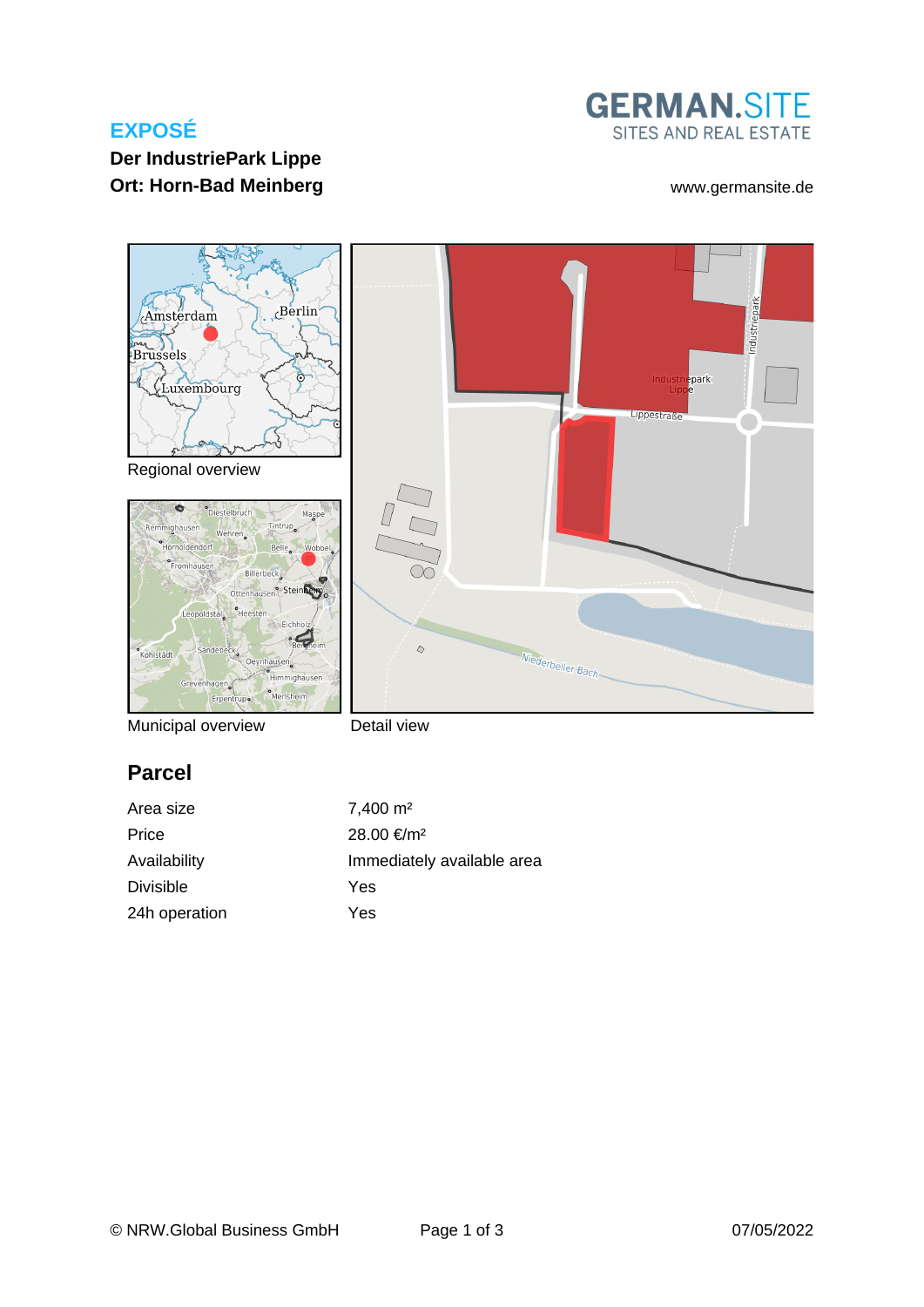# **EXPOSÉ**



# **Der IndustriePark Lippe Ort: Horn-Bad Meinberg Wallet Except Controllering and Wave Wave American Controllering and Wave American Controllering and Wave American Controllering and Wave American Controllering and Wave American Controllering and M**

### **Details on commercial zone**

Special features: Development plan legally binding, development of 1st construction phase (160,000 m²) almost completed, can be built on at short notice, generous emission quotas, genuine industrial zone (24/7).

Industrial tax multiplier 450.00 % Information on purchase price incl. development plus surveying costs and connection costs of the utilities Area type GI **Specifics** A development plan is currently being drawn up for the second construction

phase. Here, approx. 120,000 m² of contiguous area will be available.



Lageplan\_Baufelder\_230120.gif

### **Transport infrastructure**

| Freeway      | A33              | 38 km  |
|--------------|------------------|--------|
| Freeway      | A2               | 43 km  |
| Airport      | Paderborn        | 53 km  |
| Airport      | Hannover         | 100 km |
| Port         | Minden           | 70 km  |
| Rail freight | <b>Bielefeld</b> | 53 km  |
| Rail freight | Gütersloh        | 58 km  |

### **Information about Horn-Bad Meinberg**

More information: www.horn-badmeinberg.de and www.derindustrieparklippe.de